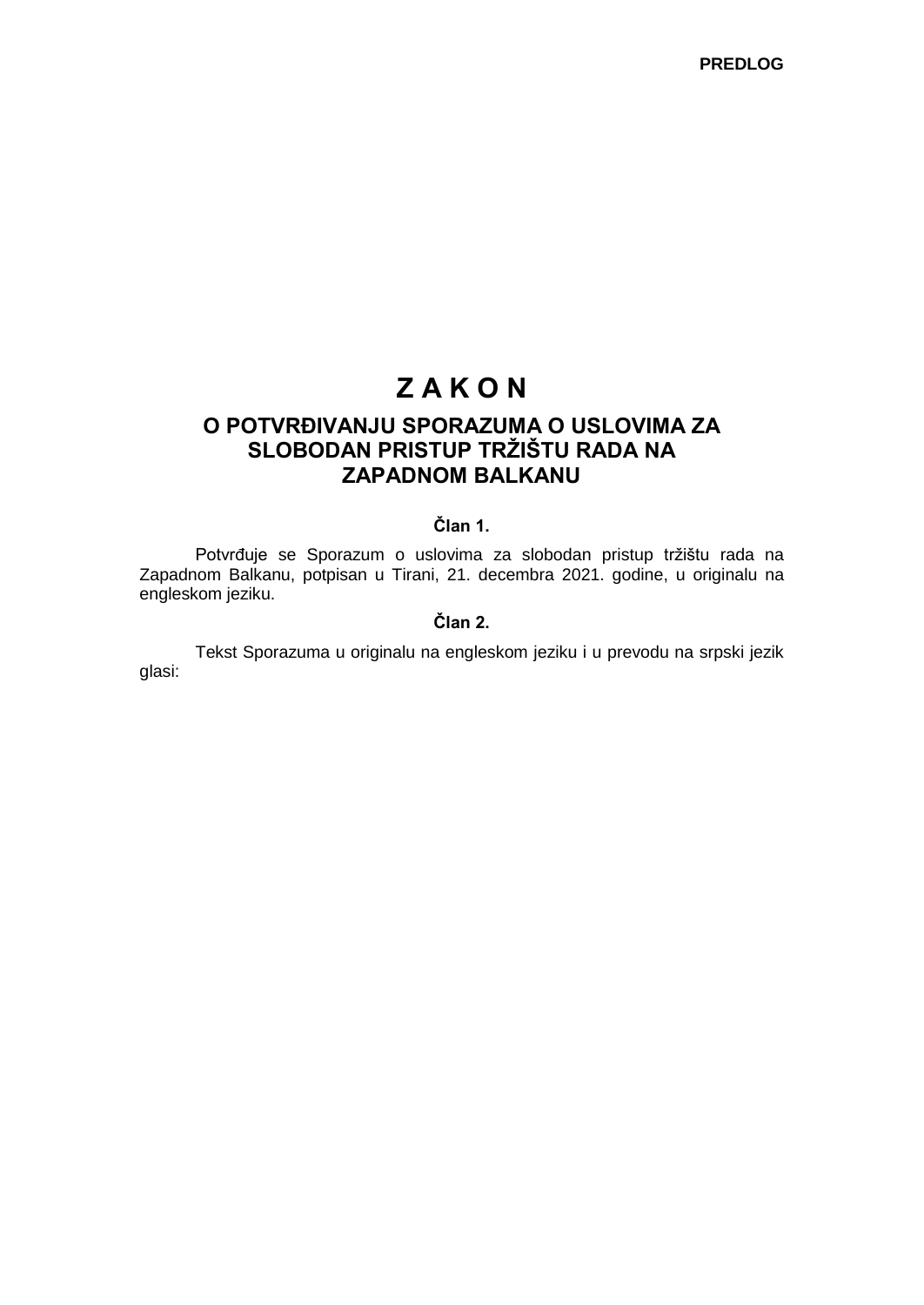#### **AGREEMENT**

## **ON CONDITIONS FOR FREE ACCESS TO THE LABOUR MARKET IN THE WESTERN BALKANS**

#### PREAMBLE

#### **We, the Western Balkan participants referred to collectively as "the Contracting Parties" and individually as "the Contracting Party"**

EXPRESSING willingness for strengthening the regional cooperation and mutual understanding, with the aim of contributing to economic development and increase of economic growth, investments and employment in the Western Balkans,

CONSIDERING the importance of the field of movement of workers, with the aim of ensuring progress and economic prosperity,

BEARING IN MIND the Joint Declaration signed in Novi Sad on 10 October 2019, which is based on the implementation of the four key freedoms of the European Union in the Western Balkans,

RECOGNIZING the Joint Declaration of the Prime Minister of the Republic of Albania, the Prime Minister of the Republic of North Macedonia and the President of the Republic of Serbia adopted at the Western Balkans Summit held in Ohrid on 10 November 2019,

ACKNOWLEDGING the Joint Declaration of the Prime Minister of the Republic of Albania, the Prime Minister of the Republic of North Macedonia and the President of the Republic of Serbia adopted at the Western Balkans Summit in Tirana on 21 December 2019,

FOLLOWING the Memorandum of understanding on cooperation related to free access to the labour market in the Western Balkans signed in Skopje on 29 July 2021,

NOTING that no provision of this Agreement may be interpreted as to exempt the Contracting Parties from their respective rights and obligations under existing treaties, including their existing regional and bilateral trade agreements,

INVITING the other Western Balkan participants to join this agreement in the spirit of inclusiveness, regional cooperation and with a view to improving the lives of all within region,

Hereby agree as follows:

#### GENERAL PROVISIONS

#### Article 1

Citizens of the Contracting Parties to which this Agreement applies shall have the right to move, stay and work freely within the territory of the Contracting Parties, in accordance with this Agreement.

#### **DEFINITIONS**

#### Article 2

For the purposes of this Agreement, the following terms shall have the meaning:

1) "Citizen" – a person who holds the citizenship of one of the Contracting Parties;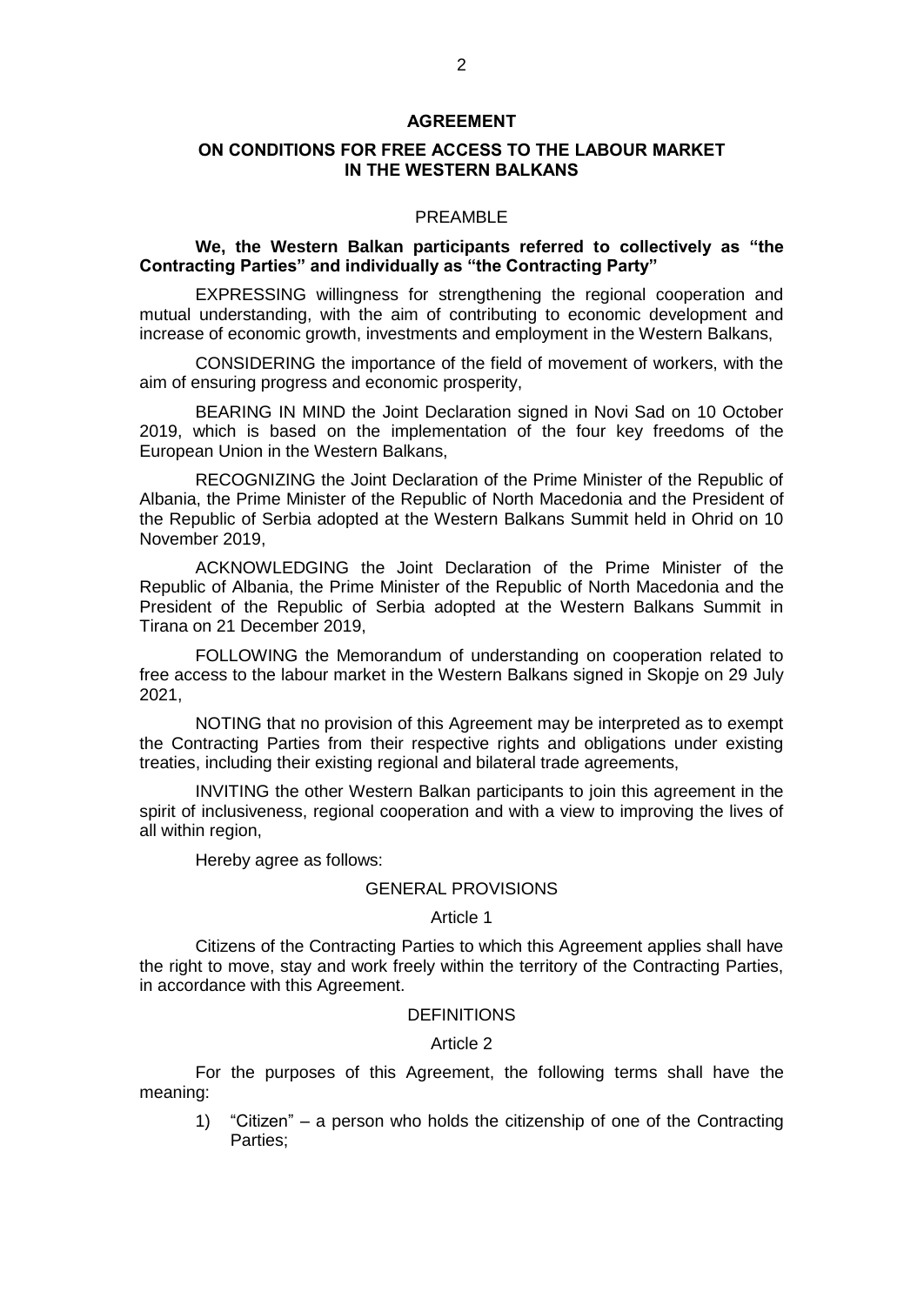- 2) "Domestic legislation" laws and other normative acts which are in force in one of the Contracting Parties;
- 3) "Receiving Party" the Contracting Party into which territory the citizen of the other Contracting Party has entered, resides and works;
- 4) "Open Balkan ID number" unique registration number for the citizens of the Contracting Parties, generated by the Party of their nationality, in accordance with the Agreement on interconnection of schemes for electronic identification of the citizens of the Western Balkans.

## ENTRY, MOVEMENT, STAY AND WORK

#### Article 3

The Contracting Parties undertake to simplify the administrative procedures for entry, movement, stay and work of the citizens of other Contracting Parties.

The Contracting Parties guarantee that citizens of other Contracting Parties have equal access to the labour market in the Receiving Party, in accordance with this Agreement and the domestic legislation.

#### Article 4

A citizen of one of the Contracting Parties, in addition to the rights provided by the domestic legislation on the work of foreigners, shall have the right of entry and residence for work purposes in the Receiving Party in accordance with this Agreement, provided that:

- 1) he/she has a valid ID card or biometric travel document, valid for at least 90 days counting until the expiring date,
- 2) he/she has no ban on entry and stay in the territory of the other Contracting Party,
- 3) he/she does not pose a threat to the public order, national security, public health or the international relations of the other Contracting Party.

#### Article 5

A citizen of one Contracting Party who does not meet the requirements of Article 4 of this Agreement shall be denied free access to the labour market of the other Contracting Party in accordance with the domestic legislation of the Receiving Party.

#### Article 6

A citizen of one Contracting Party shall abide by the domestic legislation of the Receiving Party when entering, staying and working in the territory of the Receiving Party.

Each Contracting Party, in accordance with its domestic legislation, reserves the right to revoke the stay in its territory to a citizen of the other Contracting Party.

#### Article 7

In order to exercise the right to free access to the labour market, a citizen of a Contracting Party shall register both personal and other data as required by the appropriate online electronic service developed by each Contracting Party in compliance with domestic legislation and Agreement on interconnection of schemes for electronic identification of the citizens of the Western Balkans.

Registration referred to in paragraph 1 of this Article may be performed prior to entering the territory of the Receiving Party, or following entry, but no later than 90 days from entering the territory of the Receiving Party.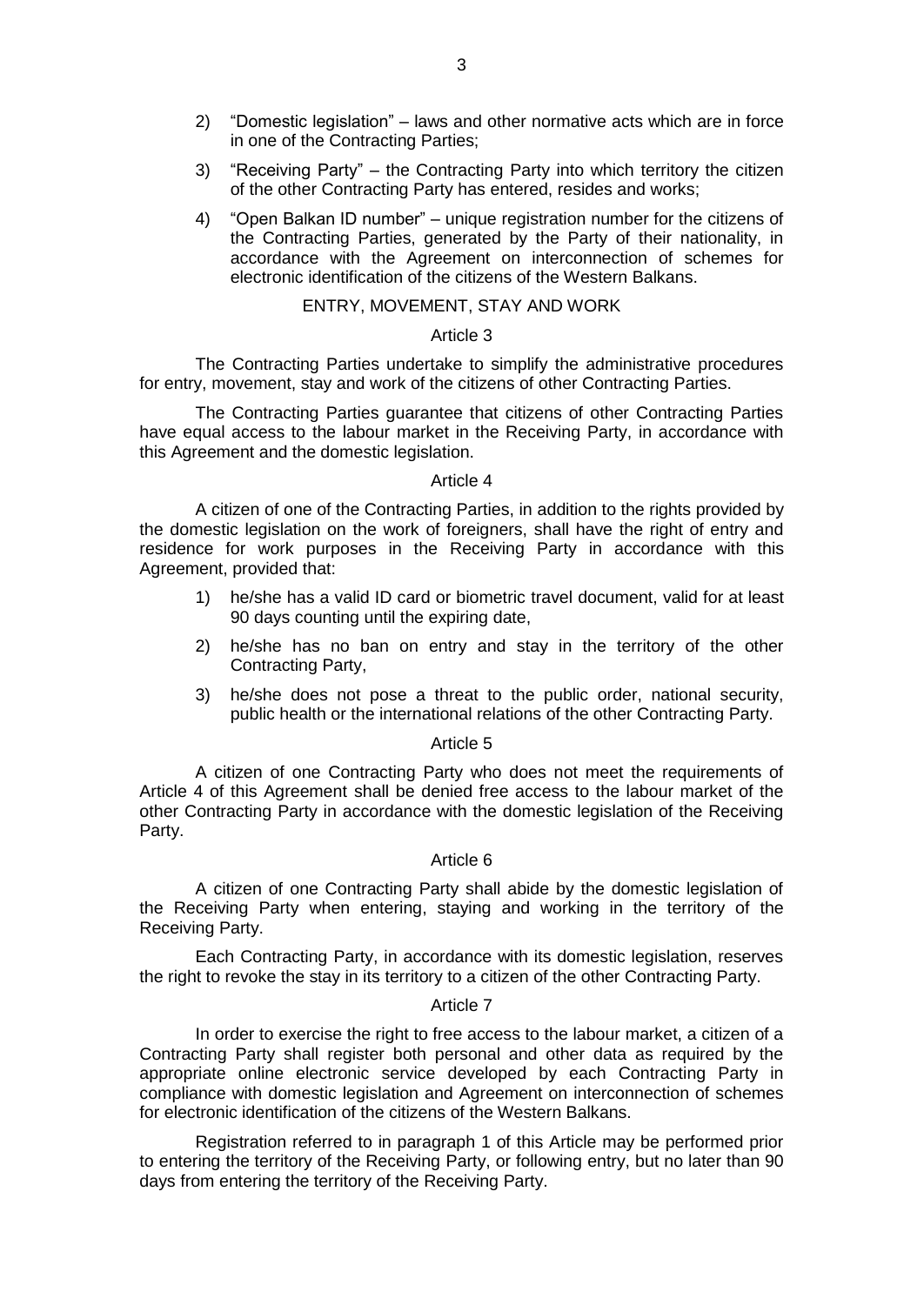A citizen of a Contracting Party who has Open Balkan ID number, shall be deemed to have registered for free access to the labour market in the territory of the Receiving Party after being electronically notified that the application procedure has been completed and that free access to the labour market has been approved, which shall entitle him/her to free access to the labour market.

Approval referred to in paragraph 3 of this Article shall allow a citizen of a Contracting Party to stay in the territory of the Receiving Party for up to two (2) years with the possibility for re-registration, provided that the conditions set out in Article 4 and 6 of this Agreement, are met.

Approval for free access to the labour market ensures the exercise of the right to employment without needing to obtain a work and residence permit in the Receiving Party, including the exclusion of application fees or tariffs as per the domestic legislation.

Approval for free access to the labour market in the Receiving Party excludes the right for state employment incentives unless otherwise agreed by the Contracting Parties.

If a citizen of a Contracting Party, to whom free access to the labour market in the Receiving Party has been approved in compliance with paragraph 3 of this Article, changes any of the data entered through the online electronic service of the Receiving Party, he/she shall report such information without delay via that online electronic service.

#### Article 8

In the case that application for free access to labour market has not been approved, the domestic legislation of the Receiving Party shall apply, of which the applicant shall be notified electronically.

Approval for free access to labour market shall cease to be valid if the stay in the territory of the Receiving Party of a citizen of a Contracting Party, in compliance with the domestic legislation, is subsequently cancelled, in case it is subsequently discovered that the approval for free access to the labour market was issued based on false information or on withholding of information on the actual purpose and circumstances of the employment, or if the reasons for which the approval for free access to the labour market had been issued, have ceased to exist.

#### Article 9

The provisions of this Agreement shall not apply with respect to the fulfilment of the requirements for applying for permanent stay in the Receiving Party.

A citizen of the Contracting Party who intends to apply for permanent stay in the Receiving Party shall be obliged to act in accordance with the domestic legislation of that Receiving Party.

#### Article 10

The provisions of this agreement shall not apply to citizens who are entering or staying in the territory of the other Contracting Party for purposes of tourism or other purposes not related to free access to the labor market according to this Agreement.

However, citizens referred to in paragraph 1 of this Article are not precluded from making use of this Agreement, should they want to apply for free access to labor market in accordance with Article 7, paragraph 1 of this Agreement.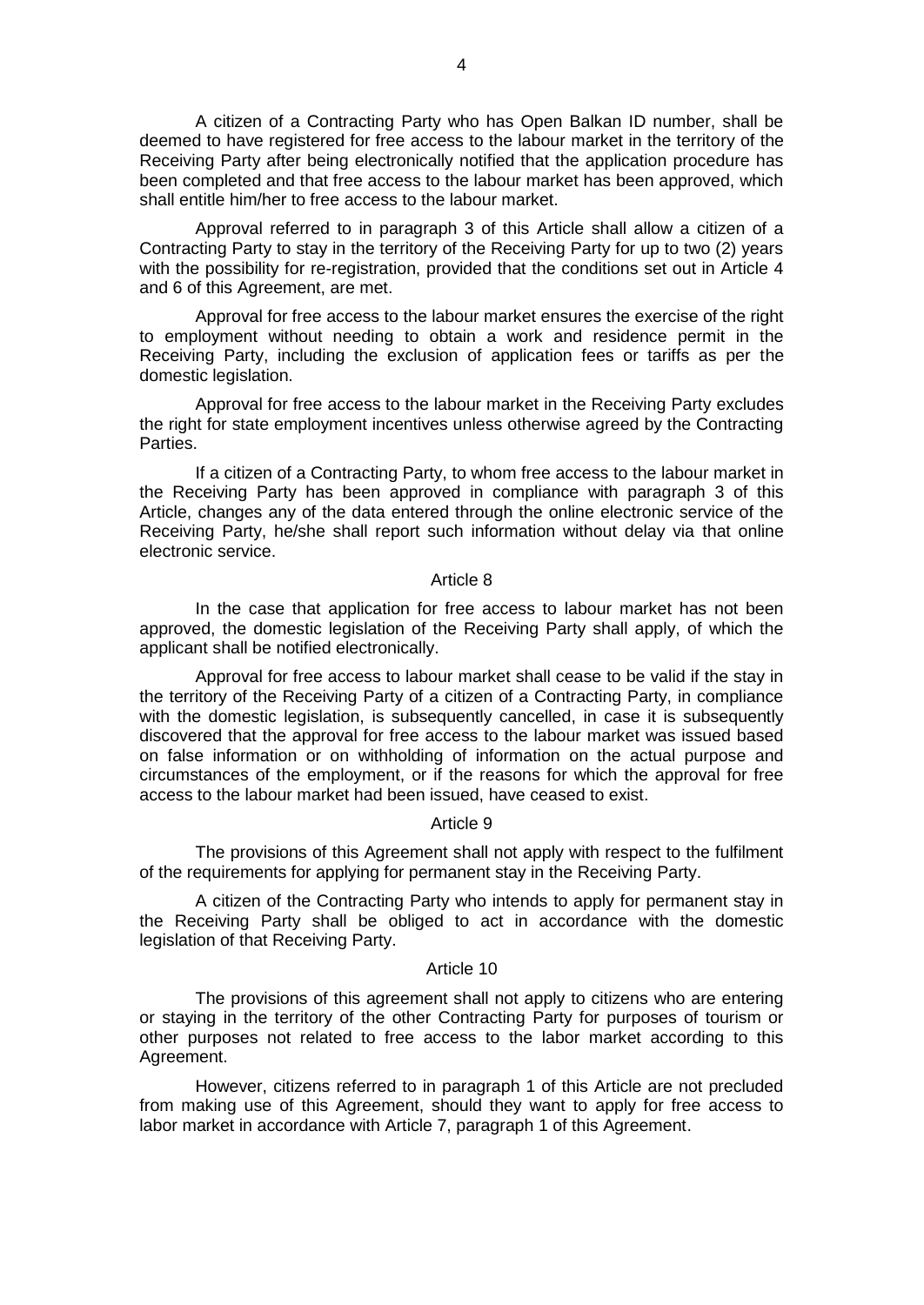#### JOINT COMMITTEE

#### Article 11

A Joint committee shall be established based on this Agreement tasked with organising, coordinating and controlling activities related to the implementation of this Agreement.

## Article 12

The Joint committee shall be composed of at least five representatives of each Contracting Party.

#### Article 13

The Joint committee shall meet at least once a year and shall report every six months to the Contracting Parties about the implementation of this Agreement.

The Joint committee shall have its first meeting within 30 days from the entry into force of this Agreement.

The Joint committee shall, at its first meeting, adopt its rules of procedure.

### TRANSITIONAL AND FINAL PROVISIONS

#### Article 14

The Contracting Parties undertake to align their domestic legislation with the EU acquis on matters related to the implementation of this Agreement.

#### Article 15

Any matter that is not regulated by this Agreement shall be governed by the domestic legislation of the Receiving Party.

#### Article 16

The Contracting Parties agree that additional protocols may further regulate matters relevant to the implementation of this Agreement, especially matters related to the information system enabling the registration, as well as matters related to stay, movement and work of citizens in the territory of the Receiving Party.

The protocols shall be concluded by the competent authorities of the Contracting Parties.

## Article 17

Any dispute arising from the interpretation or application of this Agreement shall be settled through negotiations.

## Article 18

This Agreement shall not affect the rights and obligations of the Contracting Parties arising from other international treaties to which they are parties.

The Contracting Parties agree that agreement on social security shall be concluded.

#### Article 19

This Agreement shall be subject to ratification or approval in accordance with the domestic procedures of each Contracting Party. The Republic of Albania shall act as the Depositary of this Agreement.

This Agreement shall enter into force on the 30th (thirtieth) day following the date of the deposit of instruments of ratification by at least two Contracting Parties and shall produce legal effect only between those Contracting Parties.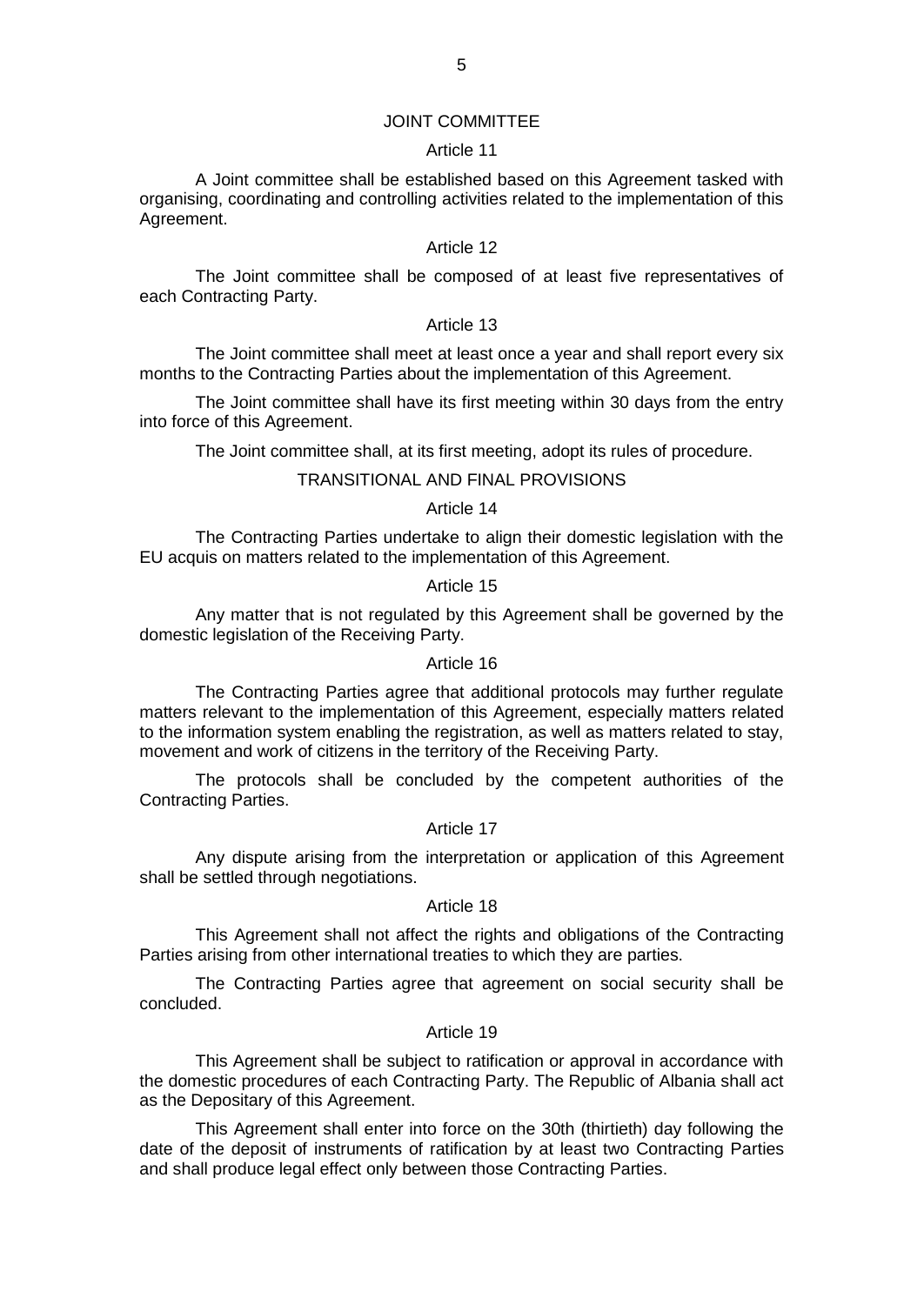For a Contracting Party which ratifies or approves this Agreement after its entry into force in accordance with paragraph 2 of this Article, the Agreement shall enter into force on the 30th (thirtieth) day following the date of the deposit of instrument of ratification by that Contracting Party.

Provided that this Agreement has entered into force, its application shall begin on the date of the entry into force of the Agreement on interconnection of schemes for electronic identification of the citizens of the Western Balkans, concluded by the same Contracting Parties.

This Agreement may be amended upon mutual consent of all Contracting Parties.

The Agreement shall remain in force indefinitely.

Each Contracting Party may withdraw from this Agreement by notifying the Depositary, in written form, of its intention to withdraw. In such a case, the Agreement shall cease to be in force for that Contracting Party on the 30th (thirtieth) day following the date of the receipt of the notice by the Depositary.

The original of this Agreement in a single copy in the English language shall be deposited with the Depositary, which shall transmit a certified copy to each Contracting Party.

Done in Tirana, on the twenty-first December, two thousand twenty-one.

**Aleksandar Vučić** President of the Republic of Serbia

**\_\_\_\_\_\_\_\_\_\_\_\_\_\_\_\_\_\_\_\_\_\_\_\_\_\_\_\_**

**Zoran Zaev** President of the Government of the Republic of North Macedonia

**\_\_\_\_\_\_\_\_\_\_\_\_\_\_\_\_\_\_\_\_\_\_\_\_\_\_\_\_\_\_\_\_\_**

**Edi Rama** Prime Minister of the Republic of Albania

**\_\_\_\_\_\_\_\_\_\_\_\_\_\_\_\_\_\_\_\_\_\_\_\_\_\_\_**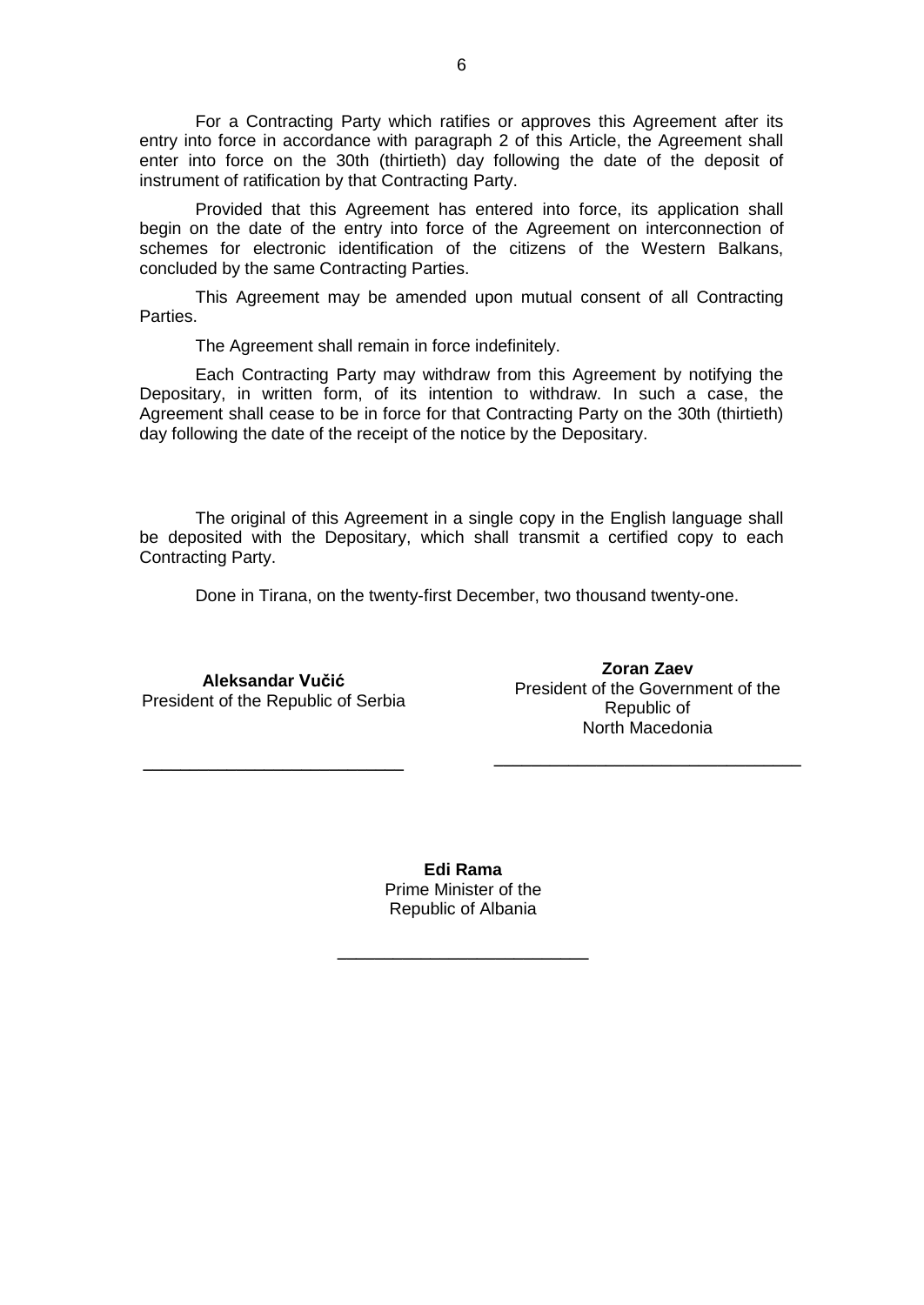### **SPORAZUM**

## **O USLOVIMA ZA SLOBODAN PRISTUP TRŽIŠTU RADA NA ZAPADNOM BALKANU**

#### PREAMBULA

## **Mi, učesnici sa Zapadnog Balkana zajedno "Ugovorne strane", a pojedinačno "Ugovorna strana"**

IZRAŽAVAJUĆI volju za jačanjem regionalne saradnje i uzajamnog razumevanja, sa ciljem doprinošenja ekonomskom razvoju i uvećanju ekonomskog rasta, investicija i zapošljavanja na Zapadnom Balkanu,

RAZMATRAJUĆI značaj oblasti kretanja radnika, sa ciljem obezbeđivanja napretka i ekonomskog prosperiteta,

IMAJUĆI NA UMU Zajedničku izjavu potpisanu u Novom Sadu 10. oktobra 2019. godine, koja se zasniva na primeni četiri ključne slobode Evropske unije na Zapadnom Balkanu,

PRIZNAJUĆI Zajedničku izjavu predsednika Vlade Republike Albanije, predsednika Vlade Republike Severne Makedonije i predsednika Republike Srbije, usvojenu na Samitu za Zapadni Balkan u Ohridu 10. novembra 2019. godine,

PRIZNAJUĆI Zajedničku izjavu predsednika Vlade Republike Albanije, predsednika Vlade Republike Severne Makedonije i predsednika Republike Srbije, usvojenu na Samitu za Zapadni Balkan u Tirani, 21. decembra 2019. godine,

NA OSNOVU Memoranduma o razumevanju o saradnji u vezi sa slobodnim pristupom tržištu rada na Zapadnom Balkanu, potpisanom u Skoplju 29. jula 2021. godine,

ISTIČUĆI da nijedna odredba ovog Sporazuma ne može da se tumači kao izuzimanje Ugovornih strana od njihovih prava i obaveza po postojećim sporazumima, uključujući njihove postojeće regionalne i bilateralne sporazume o trgovini,

POZIVAJUĆI ostale učesnike sa Zapadnog Balkana da se pridruže ovom sporazumu u duhu inkluzivnosti, regionalne saradnje i u smislu poboljšanja života svih iz regiona,

Ovom prilikom se dogovaraju kao što sledi:

#### OPŠTE ODREDBE

## Član 1.

Državljani Ugovornih strana, na koje se ovaj Sporazum primenjuje, imaju pravo da se slobodno kreću, borave i rade na teritorijama Ugovornih strana, u skladu sa ovim Sporazumom.

## DEFINICIJE

#### Član 2.

Za svrhu ovog Sporazuma, sledeći termini imaju značenje:

- 1) "Državljanin" lice koje ima državljanstvo jedne od Ugovornih strana,
- 2) "Nacionalno zakonodavstvo" zakoni i drugi normativni akti koji su na snazi u jednoj od Ugovornih strana.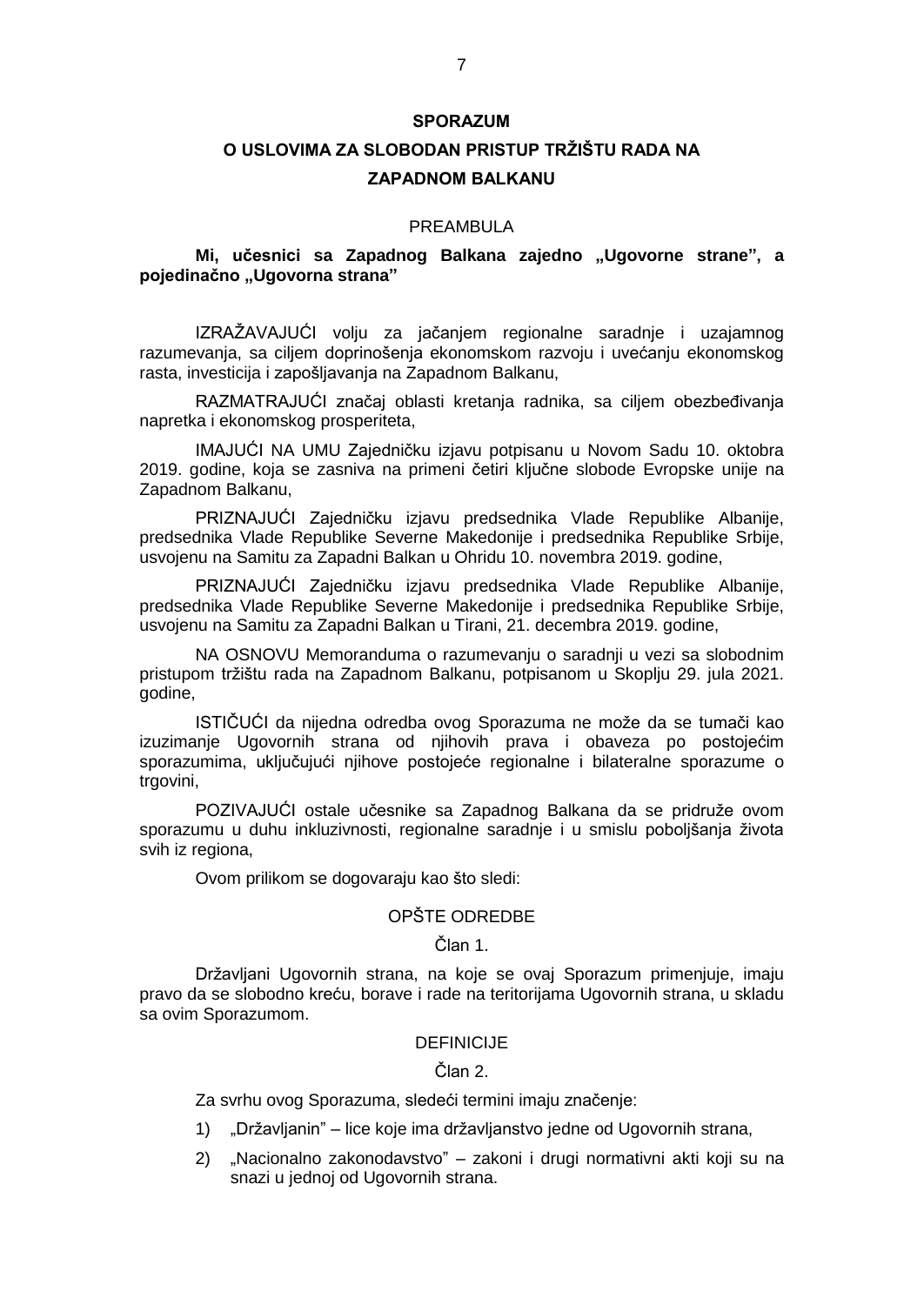- 3) "Strana prijema" Ugovorna strana na čiju teritoriju državljanin druge Ugovorne strane ulazi, boravi i radi
- 4) "Identifikacioni broj Otvorenog Balkana" jedinstveni identifikacioni broj koji je Ugovorna strana čije državljanstvo ima izdala državljaninu, u skladu sa Sporazumom o povezivanju šema elektronske identifikacije građana Zapadnog Balkana, u svrhu korišćenja elektronskih usluga u okviru inicijative Otvoreni Balkan.

## ULAZAK, KRETANjE, BORAVAK I RAD

#### Član 3.

Ugovorne strane se obavezuju da pojednostave administrativne procedure za ulazak, kretanje, boravak i rad državljana drugih Ugovornih strana.

Ugovorne strane garantuju da državljani drugih Ugovornih strana imaju jednak pristup tržištu rada u Strani prijema, u skladu sa ovim Sporazumom i nacionalnim zakonodavstvom.

## Član 4.

Državljanin jedne od Ugovornih strana, pored prava propisanih nacionalnim zakonodavstvom o radu stranaca, ima pravo ulaska i boravka u svrhu rada u Strani prijema, u skladu sa ovim Sporazumom, pod uslovom da:

- 1) Poseduje važeću ličnu kartu ili biometrijsku putnu ispravu, koja važi najmanje 90 dana, računajući do datuma isteka,
- 2) Nema zabranu ulaska i boravka na teritoriji druge Ugovorne strane,
- 3) Ne predstavlja pretnju po javni poredak, nacionalnu bezbednost, javno zdravlje ili međunarodne odnose druge Ugovorne strane.

Član 5.

Državljaninu jedne Ugovorne strane, koji ne ispunjava uslove iz člana 4. ovog Sporazuma, odbiće se slobodan pristup tržištu rada u drugoj Ugovornoj strani, u skladu sa nacionalnim zakonodavstvom Strane prijema.

## Član 6.

Državljanin jedne Ugovorne strane poštovaće nacionalno zakonodavstvo Strane prijema, prilikom ulaska, boravka i rada na teritoriji Strane prijema.

Svaka Ugovorna strana, u skladu sa svojim nacionalnim zakonodavstvom, zadržava pravo da otkaže boravak na svojoj teritoriji državljaninu druge Ugovorne strane.

## Član 7.

Radi ostvarivanja prava na slobodan pristup tržištu rada, državljanin Ugovorne strane će registrovati lične i druge podatke, na način kako to zahteva odgovarajuća elektronska usluga izrađena od strane svake Ugovorne strane, u skladu sa nacionalnim zakonodavstvom i Sporazumom o povezivanju šema elektronske identifikacije građana Zapadnog Balkana.

Registracija iz stava 1. ovog člana može se izvršiti pre ulaska na teritoriju Strane prijema, ili nakon ulaska, ali ne kasnije od 90 dana od dana ulaska na teritoriju Strane prijema.

Smatra se da je državljanin Ugovorne strane kome je prethodno određen Identifikacioni broj Otvorenog Balkana, izvršio registraciju za slobodan pristup tržištu rada na teritoriji Strane prijema, nakon što elektronskim putem bude obavešten da je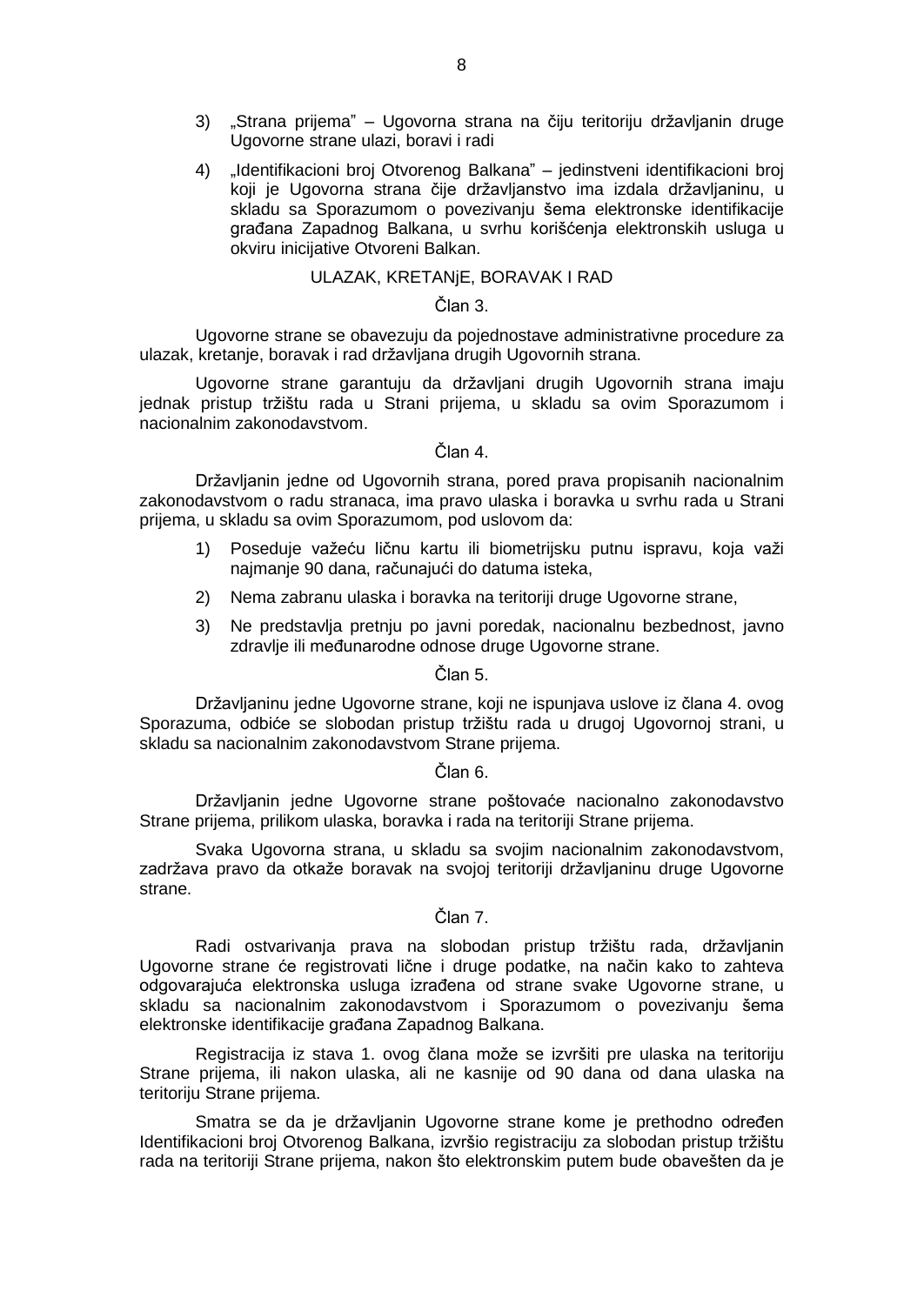procedura registracije završena i da mu je slobodan pristup tržištu rada odobren, čime stiče pravo na slobodan pristup tržištu rada.

Odobrenje iz stava 3. ovog člana omogućava državljaninu Ugovorne strane da boravi na teritoriji Strane prijema do dve (2) godine, uključujući mogućnost da, nakon isteka odobrenja, izvrši ponovnu registraciju, ukoliko su ispunjeni uslovi propisani u članovima 4. i 6. ovog Sporazuma.

Odobrenje za slobodan pristup tržištu rada omogućava ostvarivanje prava na zaposlenje, bez potrebe pribavljanja dozvole za rad i dozvole boravka u Strani prijema, uključujući i pravo na oslobađanje plaćanja taksi propisanih nacionalnim zakonodavstvom.

Odobrenje za slobodan pristup tržištu rada u Strani prijema isključuje pravo na državne podsticaje za zapošljavanje, izuzev ako Ugovorne strane nisu drugačije dogovorile.

Ukoliko državljanin Ugovorne strane, kome je u skladu sa stavom 3. ovog člana odobren slobodan pristup tržištu rada u Strani prijema, promeni bilo koji podatak unet putem elektronske usluge Strane prijema, bez odlaganja će, putem iste elektronske usluge, izvršiti prijavu podataka koji se menjaju.

#### Član 8.

U slučaju da prijava za slobodan pristup tržištu rada nije odobrena, primenjuje se nacionalno zakonodavstvo Strane prijema, o čemu se podnosilac prijave obaveštava elektronskim putem.

Odobrenje za slobodan pristup tržištu rada prestaje da važi ukoliko se boravak državljanina Ugovorne strane na teritoriji Strane prijema, u skladu sa nacionalnim zakonodavstvom, naknadno otkaže, u slučaju da se naknadno otkrije da je odobrenje za slobodan pristup tržištu rada izdato na osnovu lažnih informacija ili na osnovu prikrivanja stvarne svrhe i okolnosti vezanih za zaposlenje, ili ukoliko su razlozi zbog kojih je odobrenje za slobodan pristup tržištu rada izdato, prestali da postoje.

## Član 9.

Odredbe ovog Sporazuma se ne primenjuju u pogledu ispunjenja uslova za podnošenje zahteva za stalni boravak u strani prijema.

Državljanin Ugovorne strane koji namerava da podnese zahtev za stalni boravak u Strani prijema, u obavezi je da postupa u skladu sa nacionalnim zakonodavstvom Strane prijema.

## Član 10.

Odredbe ovog Sporazuma se ne primenjuju na državljane koji ulaze ili borave na teritoriji druge Ugovorne strane po osnovu turizma ili drugom osnovu koji nije vezan za slobodan pristup tržištu rada, i nije predmet ovog Sporazuma.

Međutim, državljaninu iz stava 1. ovog člana nije uskraćeno da iskoristi ovaj Sporazum, ukoliko želi da se registruje za slobodan pristup tržištu rada u skladu sa članom 7. stav 1. ovog Sporazuma.

#### ZAJEDNIČKA KOMISIJA

## Član 11.

Na osnovu ovog Sporazuma se osniva Zajednička komisija sa zadatkom da organizuje, koordinira i kontroliše aktivnosti u vezi sa primenom ovog Sporazuma.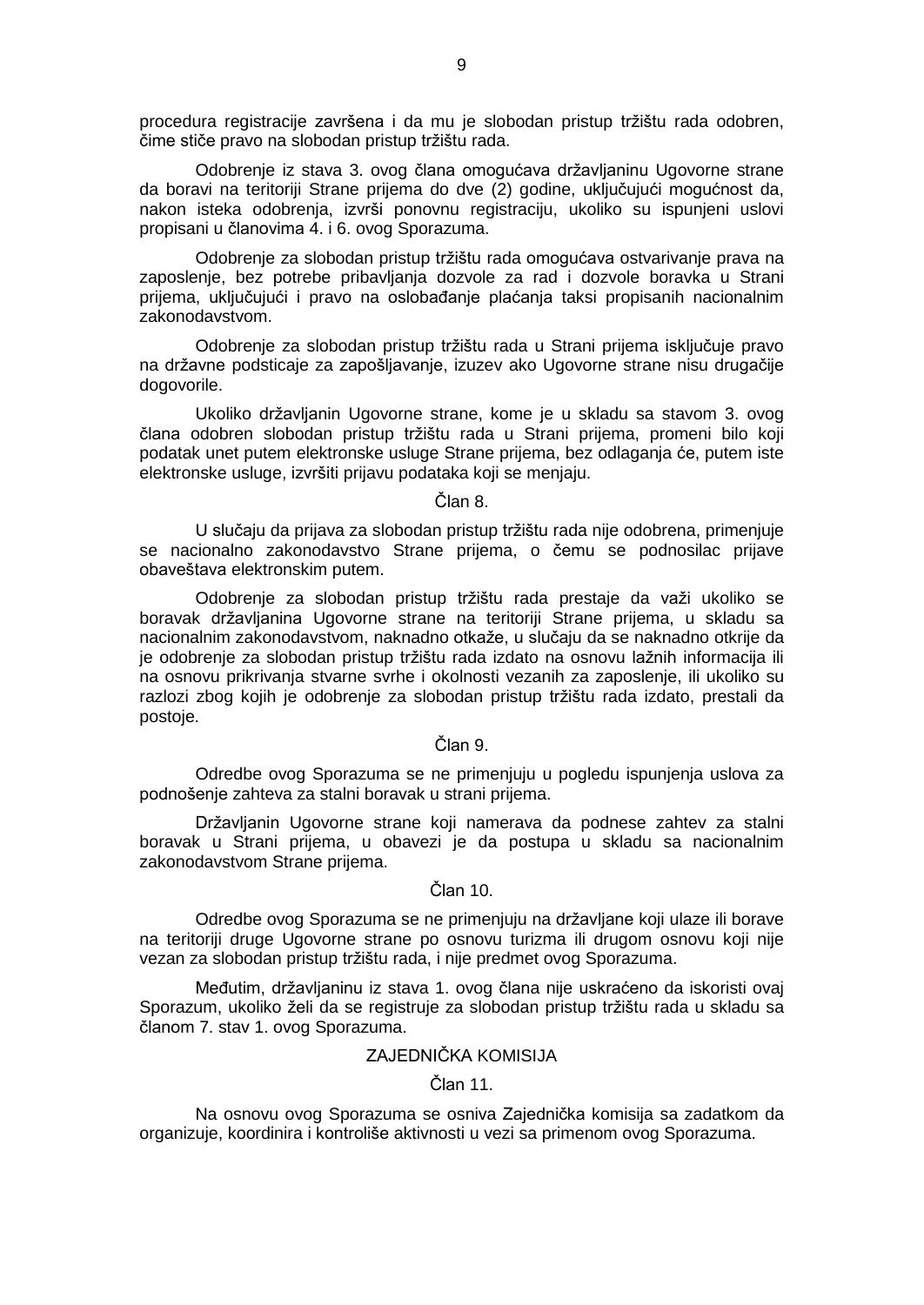Zajednička komisija će biti sastavljena od najmanje pet predstavnika svake Ugovorne strane.

Član 13.

Zajednička komisija je u obavezi da se sastaje najmanje jednom godišnje, a da svakih šest meseci izveštava Ugovorne strane o primeni ovog Sporazuma.

Zajednička komisija će svoj prvi sastanak imati 30 dana od dana stupanja ovog Sporazuma na snagu.

Na prvom sastanku, Zajednička komisija će usvojiti svoj poslovnik o radu.

## PRELAZNE I KONAČNE ODREDBE

Član 14.

Ugovorne strane se obavezuju da usklade svoje nacionalno zakonodavstvo sa pravnim tekovinama EU u vezi sa pitanjima koja se odnose na primenu ovog Sporazuma.

Član 15.

Svako pitanje koje nije regulisano ovim Sporazumom predmet je nacionalnog zakonodavstva Strane prijema.

Član 16.

Ugovorne strane su saglasne da se dodatnim protokolima mogu dalje regulisati pitanja koja su relevantna za primenu ovog Sporazuma, naročito pitanja u vezi sa informacionim sistemom koji omogućava registraciju, kao i pitanja u vezi sa boravkom, kretanjem i radom državljana na teritoriji Strane prijema.

Protokole zaključuju nadležni organi Ugovornih strana.

Član 17.

Svaki spor koji nastane u vezi sa tumačenjem ili primenom ovog Sporazuma, rešava se putem pregovora.

Član 18.

Ovaj Sporazum ne utiče na prava i obaveze Ugovornih strana koje proizilaze iz drugih međunarodnih sporazuma, čije su one potpisnice.

Ugovorne strane su saglasne da se zaključi Sporazum o socijalnom osiguranju.

Član 19.

Ovaj Sporazum je predmet ratifikacije ili odobrenja u skladu sa nacionalnim procedurama svake Ugovorne strane. Republika Albanija je Depozitar ovog Sporazuma.

Ovaj Sporazum stupa na snagu 30. (tridesetog) dana od datuma polaganja instrumenata ratifikacije od strane najmanje dve Ugovorne strane i proizvodi pravno dejstvo samo između tih Ugovornih strana.

Za Ugovornu stranu koja ratifikuje ili odobri ovaj Sporazum posle njegovog stupanja na snagu u skladu sa stavom 2 ovog člana, Sporazum stupa na snagu 30. (tridesetog) dana od datuma polaganja instrumenata ratifikacije od strane te Ugovorne strane.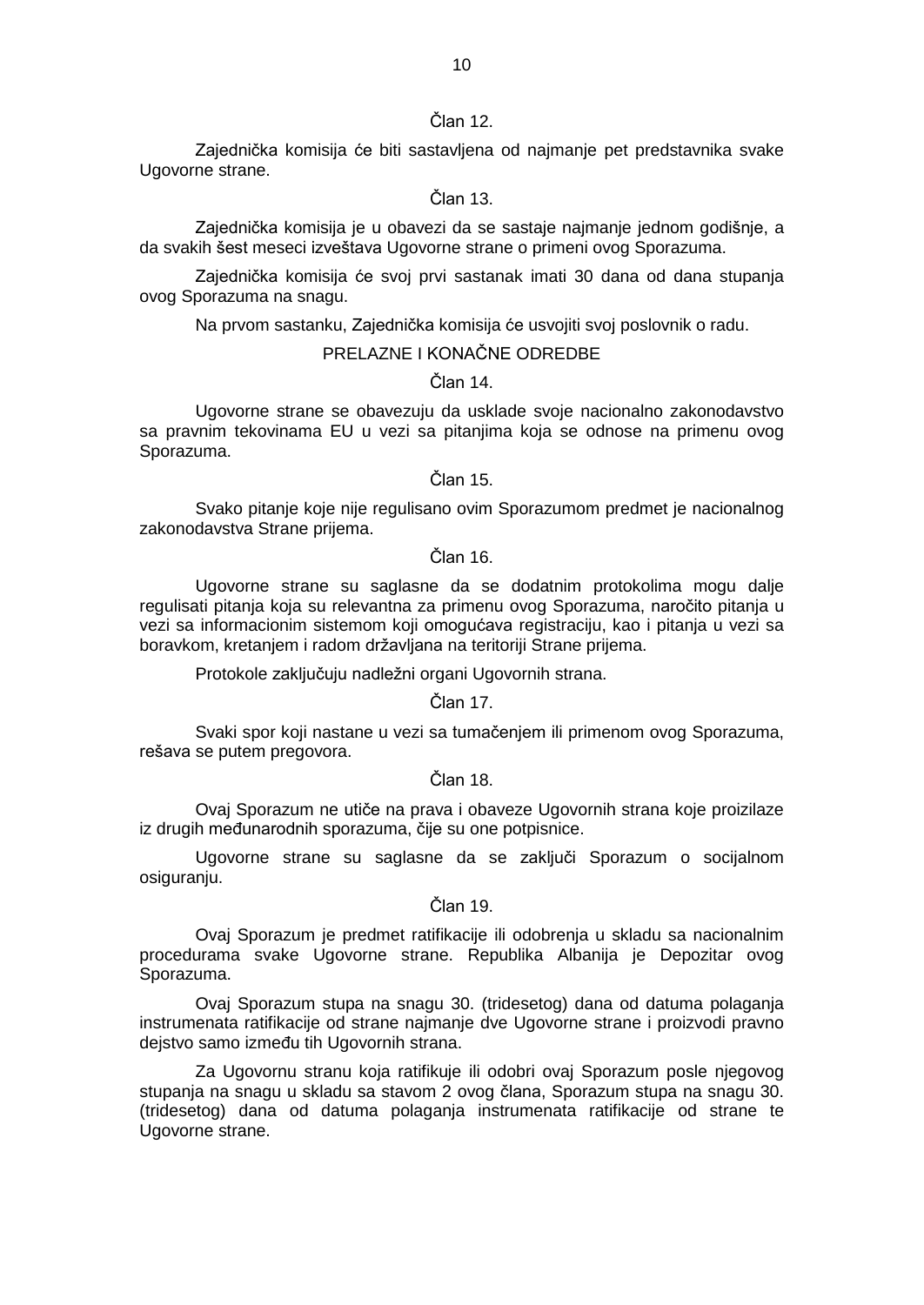Pod uslovom da je ovaj Sporazum stupio na snagu, njegova primena počinje na datum stupanja na snagu Sporazuma o povezivanju šema elektronske identifikacije građana Zapadnog Balkana, zaključenog između istih Ugovornih strana.

Ovaj Sporazum može da se izmeni i dopuni na osnovu uzajamne saglasnosti svih Ugovornih snaga.

Sporazum ostaje na snazi na neodređeno vreme.

Svaka Ugovorna strana može da se povuče iz ovog Sporazuma obaveštavajući Depozitara u pismenoj formi o svojoj nameri da se povuče. U tom slučaju, Sporazum prestaje da bude na snazi za tu Ugovornu stranu 30. (tridesetog) dana od datuma prijema obaveštenja od Depozitara.

Original ovog Sporazuma, u jednom primerku na engleskom jeziku, ostaje kod Depozitara, koji će proslediti overenu kopiju svakoj Ugovornoj strani.

Sačinjeno u Tirani, 21. decembra 2021. godine.

**Aleksandar Vučić** predsednik Republike Srbije

**\_\_\_\_\_\_\_\_\_\_\_\_\_\_\_\_\_\_\_\_\_\_\_\_\_\_\_\_**

**Zoran Zaev** predsednik Vlade Republike Severne Makedonije

**\_\_\_\_\_\_\_\_\_\_\_\_\_\_\_\_\_\_\_\_\_\_\_\_\_\_\_\_\_\_\_\_\_**

**Edi Rama**<br>predsednik Vlade Republike Albanije

**\_\_\_\_\_\_\_\_\_\_\_\_\_\_\_\_\_\_\_\_\_\_\_\_\_\_\_**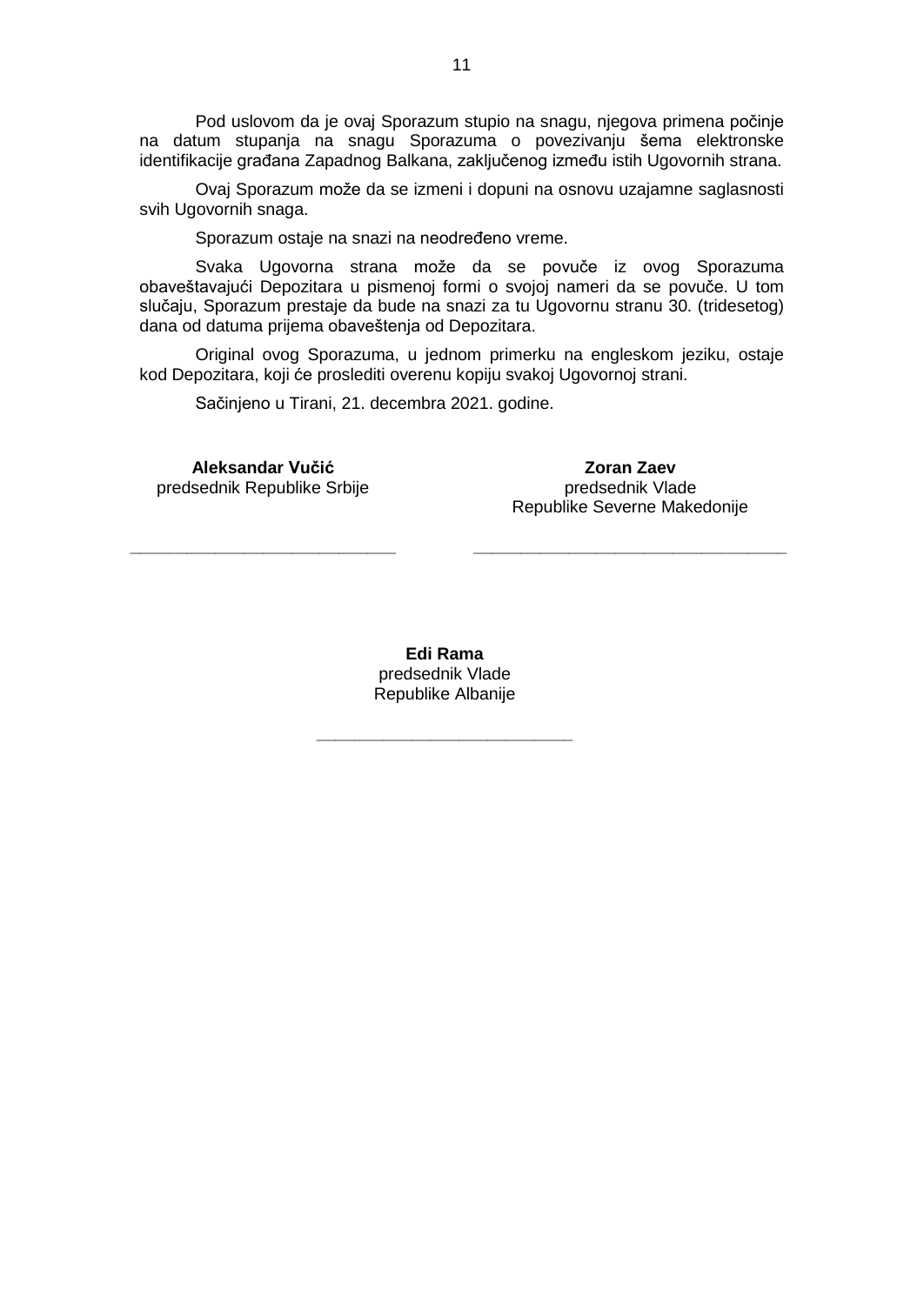Ovaj zakon stupa na snagu narednog dana od dana objavljivanja u "Službenom glasniku Republike Srbije – Međunarodni ugovori".